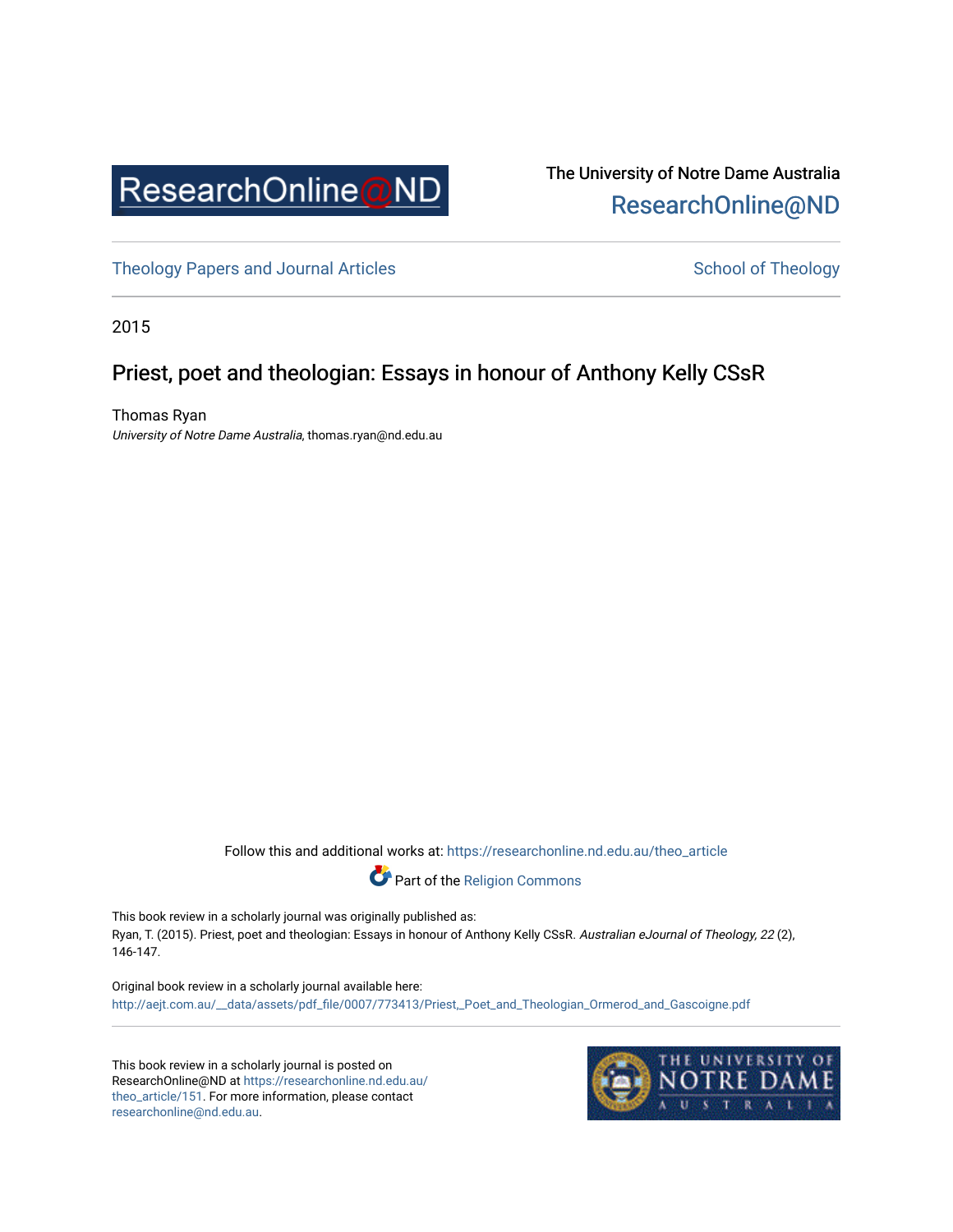### **This book review was originally published:**

Ryan, Tom. (2015) Priest, Poet and Theologian: Essays in Honour of Anthony Kelly CSsR. *Australian eJournal of Theology*, 22(2): 146-147.

### **Available**

at: http://aejt.com.au/ data/assets/pdf file/0007/773413/Priest, Poet and Theologian Ormerod and Gascoigne.pdf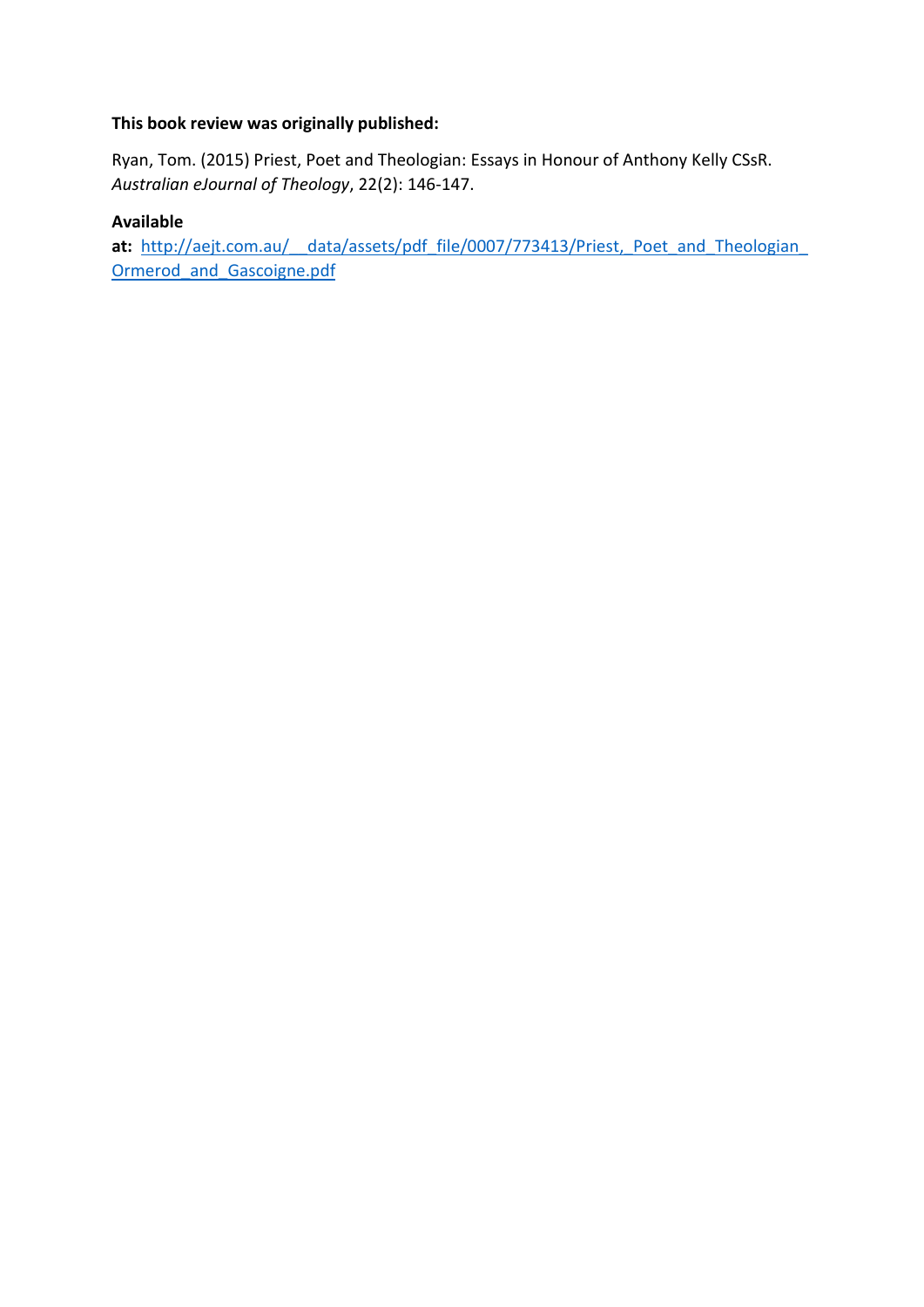# Priest, Poet and Theologian: Essays in Honour of Anthony Kelly CSsR

## Neil Ormerod and Robert Gascoigne (eds)

#### Preston, Vic: Mosaic Press, 2013, 253pp. RRP: \$36.95

he healthy state and rich potential of theology in Australia is mirrored in this collection of essays to honour Anthony (Tony) Kelly. His contribution as a Redemptorist priest and theologian to Australian religious, cultural and spiritual life has been remarkable. This is enhanced by his international standing as reflected, for instance, in his membership of the International Theological Commission over the past decade. Symptomatic of all that is the extensive range of his books and journal publications listed in the first section of this book. His influence is reflected in the fourteen contributions from colleagues and former doctoral students from, or associated with, the Australian Catholic University. Through scholarly interchange over many years, Kelly has exercised a not insignificant impact on the formation of many in the theological community and on the shape and direction of its concerns whether nationally or internationally.

The book's editors are to be congratulated. At the start, they offer a very helpful overview of the context and the various chapters in the book. They have been able to capture a wealth of personal scholarship from each contributor. At the same time, the respect and warmth for Anthony Kelly from the different authors is apparent, as too is their pleasure in participating in the project.

The three sections of the collection—Theology, Spirituality and Contemporary Issues—are ample evidence, as the editors note, "of the range and breadth of Tony's theological learning and interests, and of his ready willingness to assist developing theologians in a number of different disciplinary and interdisciplinary contexts" (viii). The theological section has chapters from Anne Hunt, Glenn Morrison, Peter Stork and Neil Ormerod covering themes such as, respectively, the Trinity, Paul and resurrection effect, Girard, blood sacrifice and the death of Jesus and, finally, science and religion. Spirituality is represented by discipleship in Mark (Francis J Moloney SDB), a Marian Missionary spirituality of prophetic dialogue (Gerard Hall), the role of experience in theology (Meredith Secomb), re-forging theological language through poetry (Gregory B Smith) and human vulnerability in relation to God and theological discourse (Beatrice Green). The final section "Contemporary Issues" finds offerings from Robert Gascoigne (human poignancy and moral foundations of liberal society), Peter N V Hai (Asian bishops' conferences and theology of the laity), Richard Rymarz (challenges facing the Church today for handing on the faith), Bernard Mulcahy, OP (Seminary formation, theology and *Optatum Totius*) and John Little (conversion and business leadership in the light of Lonergan).